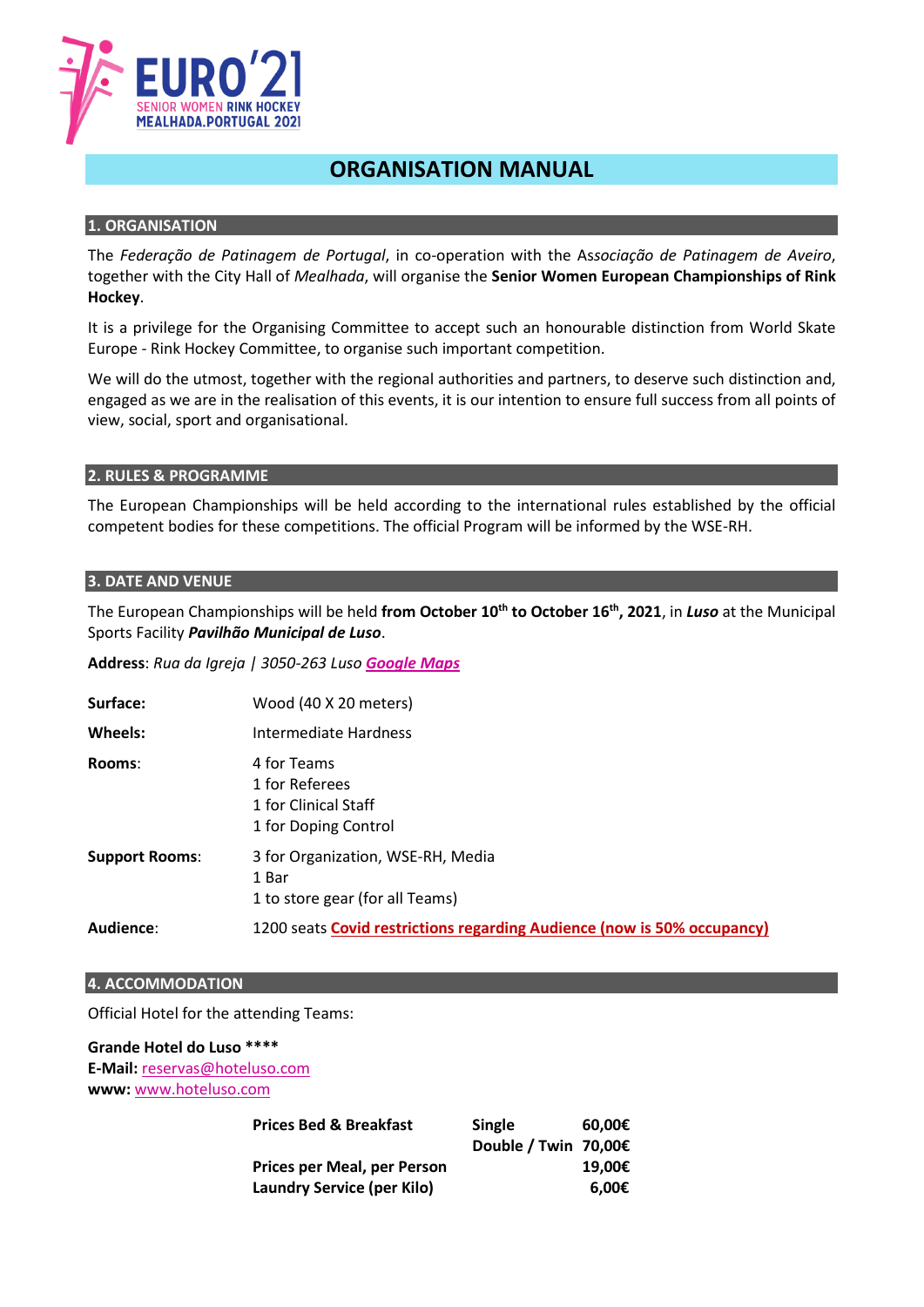

## **5. IMPORTANT DISTANCES**

#### **Venue:**

• *Pavilhão Municipal de Luso*  $\bullet$ 

#### **Distances to the Venue:**

- **Nearest International Airport**  $\rightarrow$ Oporto International Airport Name: *Francisco Sá Carneiro* Airport Code for Travel Agents: OPO Distance to Venue: 120 Km Travel Time: 75 minutes (by car)
- **Farthest International Airport** Lisbon International Airport Name: *Humberto Delgado* Airport Code for Travel Agents: LIS Distance to Venue: 230 Km Travel Time: 130 minutes (by car)
- **Nearest Land Border** *Vilar Formoso* (Portugal) / *Ciudad Rodrigo* (Spain) Distance to Venue: 175 Km Travel Time: 120 minutes (by car)
- *Aveiro (District Capital)* Distance to Venue: 50 Km / 40 minutes (by car)
- **NOTE**: The Official Hotel *Grande Hotel do Luso* is 300 meters away from the *Venue* (no transfers will be provided)

#### **6. LOGISTICS FOR TEAMS**

**ALL TEAMS** must send the following information to the Organizing Committee:

## **Accreditation:**

• Official inscription form or List of participants with Name and Function

## **Transfers:**

- Flights schedule (arrival and departure in OPORTO INTERNATIONAL AIRPORT)
- Number of people

#### **Covid-19 related:**

• Responsibility / Consent Form per person (attached)

**All the above to be sent by e-mail to: [ricardo.araujo@fpp.pt,](mailto:ricardo.araujo@fpp.pt) urgently, and no later than October 2nd, 2021.**